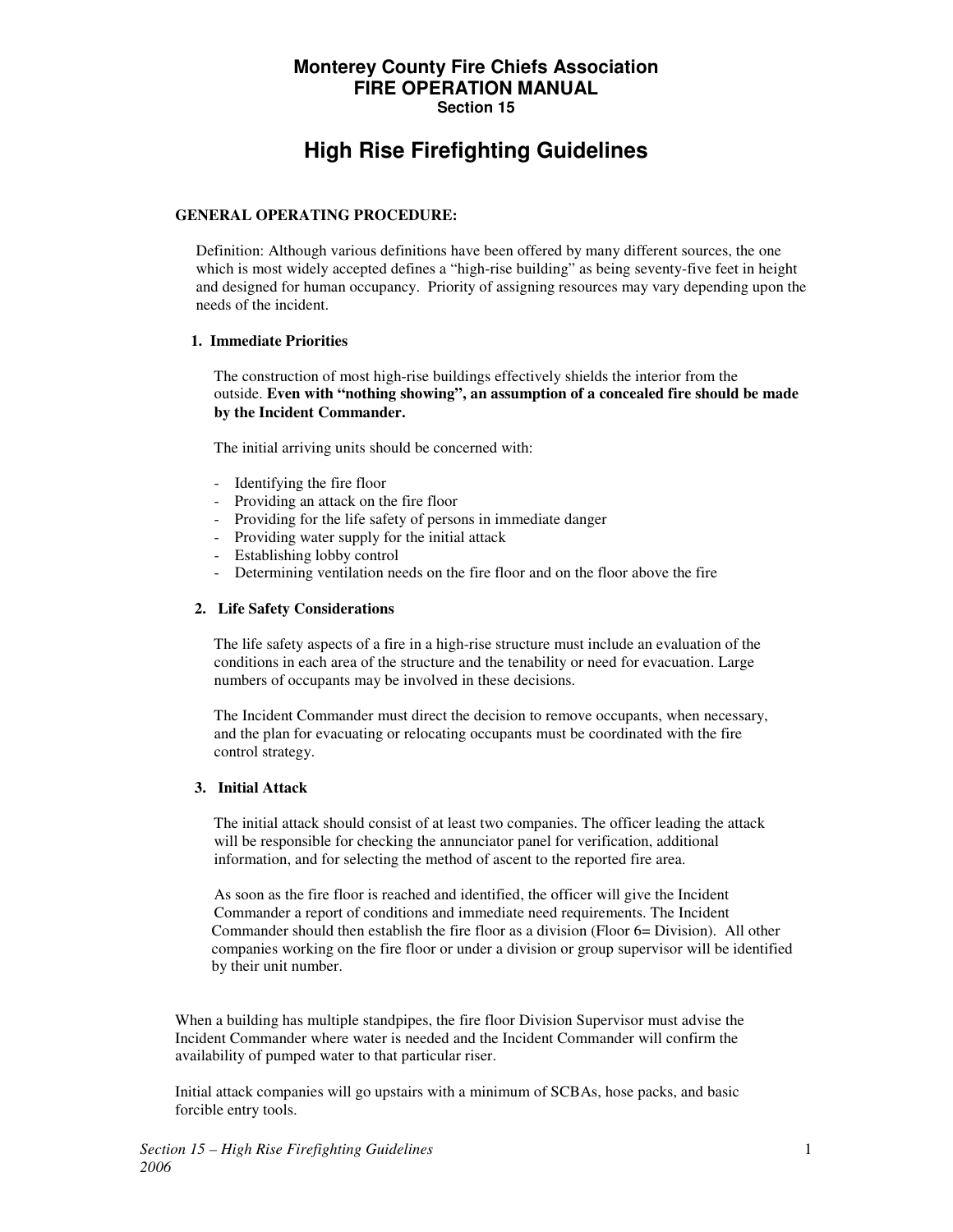#### **4. Water Supply**

 Supplying water to the building standpipe system will be the responsibility of the Engineer of the second arriving engine company. In the event that the building has multiple standpipes, other incoming companies will be assigned additional water supply responsibility. Once the water supply has been secured the officer and firefighter will assist with fire attack or establish two-out. Two-out will be located between staging and the fire floor.

#### **5. Lobby Control**

 Lobby control will be established by the third arriving engine company. The responsibility of Lobby Control is to account for all fire personnel and their assignments, elevator use, stairwell access, lobby security, and the air handling and smoke exhaust systems.

#### **6. Staging**

 Staging will be established by the fourth arriving engine company. The staging area should be located two floors below the fire floor (or in another safe environment) with convenient access to fire operations.

 Staging will act as a resource area for supply of equipment and personnel to provide direct support to fire fighting operations. All spare SCBA bottles, hose, nozzles, and other equipment will be stockpiled in this location.

Staging will also act as a rehab area for exhausted crews. Medical equipment, drinking water, and food supplies shall be provided to this location.

#### **7. Base**

Base will be established by the Fifth arriving engine company. Base should be located at least 200 feet from the building, preferably in an open area, suitable for the storage and movement of apparatus and equipment.

 Base location is identified by using a geographical identifier (usually the same identifier as the incident). The Incident Commander shall advise County Communications of the Thomas Brothers Map coordinates for Base location.

### **8. Command Priorities**

 Once the initial companies have begun operations, the Incident Commander must be concerned with the following:

 Provide a continuous water supply for the attack. Assign an appropriate number of engine companies to provide water to standpipes. When there are multiple separate systems, pump to all standpipe inlets to insure a water supply to all standpipes in the building. Establish a rapid intervention crew (RIC) for the rescue of members operating at the scene if the need arises.

 Assign a company to check the floor above the fire floor. The Incident Commander must get a report on conditions above the fire as quickly as possible, indicating possible fire extension, smoke conditions, and need for evacuation.

 Call for additional resources as soon as the need is identified. Any type of working fire will quickly utilize initial arriving fire companies. A request for five engines and two (overhead) chief officers should be requested upon confirmation of fire in the building. An additional ten engines and three chief officers or (overhead) additional should be requested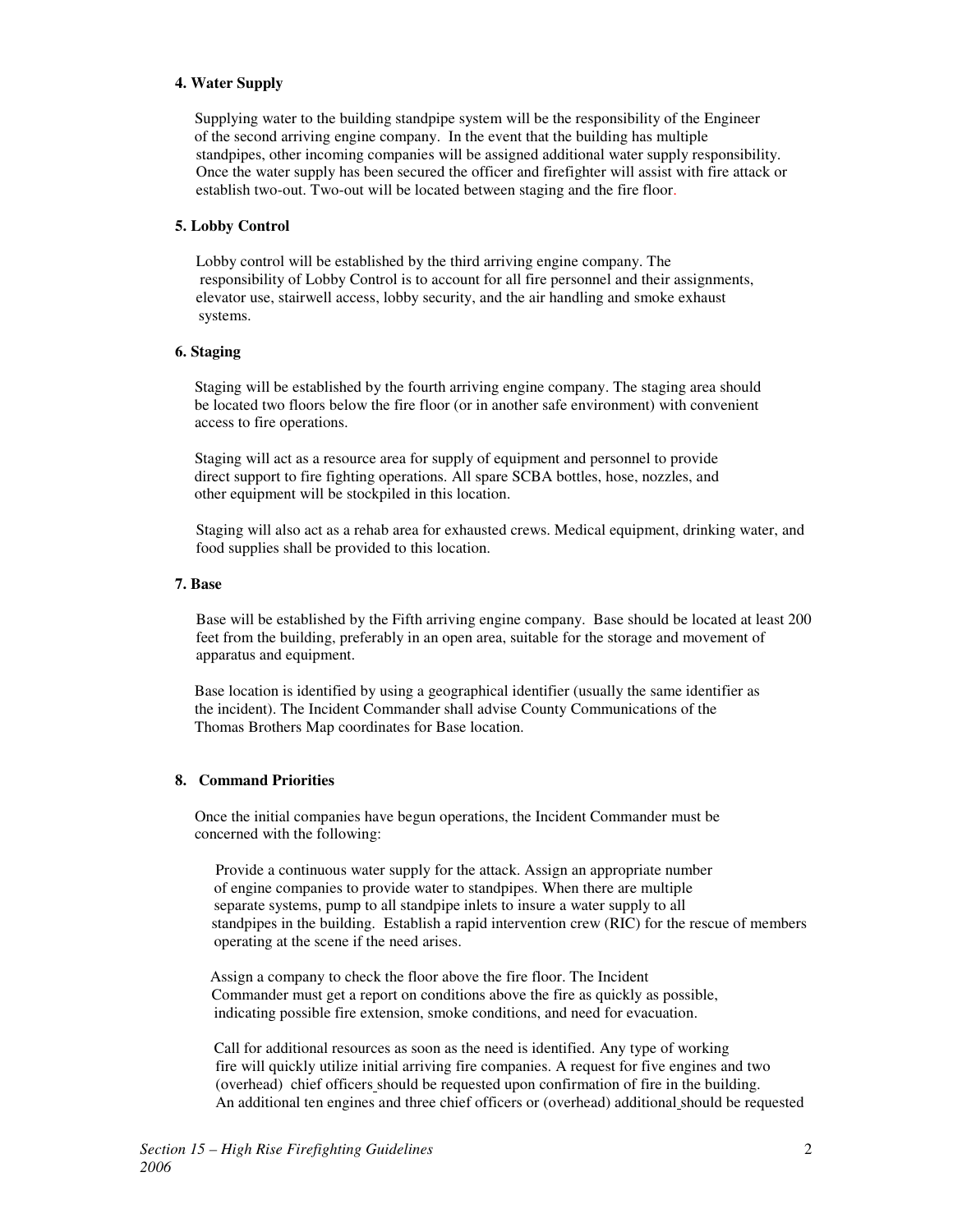for a working fire. A total of fifteen engines and three chief officers should be requested for a working fire.

 Begin to establish additional support systems. A fire which is not controlled by the initial attack companies and requiring more resources will need additional support in the form of staging, rehab, increased lobby control, stairwell support, base, and an expansion of the Incident Command System.

 Establish ventilation groups. Provide positive pressure ventilation to the attack stairwell as soon as possible. Additional stairwells may also require positive pressure ventilation.

# **ENGINE COMPANY OPERATIONS**

# **1. First Arriving Company - Fire Attack**

- $\div$  Strip the following equipment from the apparatus:
	- Breathing apparatus
	- Forcible entry tools
	- High-rise hose packs (2) and gated wye
	- Portable radio
	- Tools for propping doors open
	- TIC
	- Cell phone
	- Ceiling puller
	- Key for Knox Box

Make entry to the building and proceed to the fire control room.

Obtain the information on the nature of the emergency from the reporting source.

 Prior to leaving the lobby for fire attack operations, the officer leading the attack shall insure the following has occurred:

- Determined what is annunciated on the alarm panel
- Obtained appropriate keys
- All elevators are down and locked out-of-service
- HVAC system is shut off
- Phone cabinet is unlocked and fire phone is obtained
- Provided an initial report of conditions

 If a fire is confirmed, pass command (if it has not already been assumed by the Duty Chief Officer) and commence fire and rescue operations.

 Upon confirmation of a fire, the Incident Commander should request five engines and two chief officers.

Proceed, via a safe route, to the fire floor.

 The Fire Attack Officer shall provide a short report of conditions from their position as they reach each floor (3rd floor clear, 4th floor, light smoke, etc.).

 Elevators shall not be used as a means of reaching floors within the building under investigation for a fire emergency.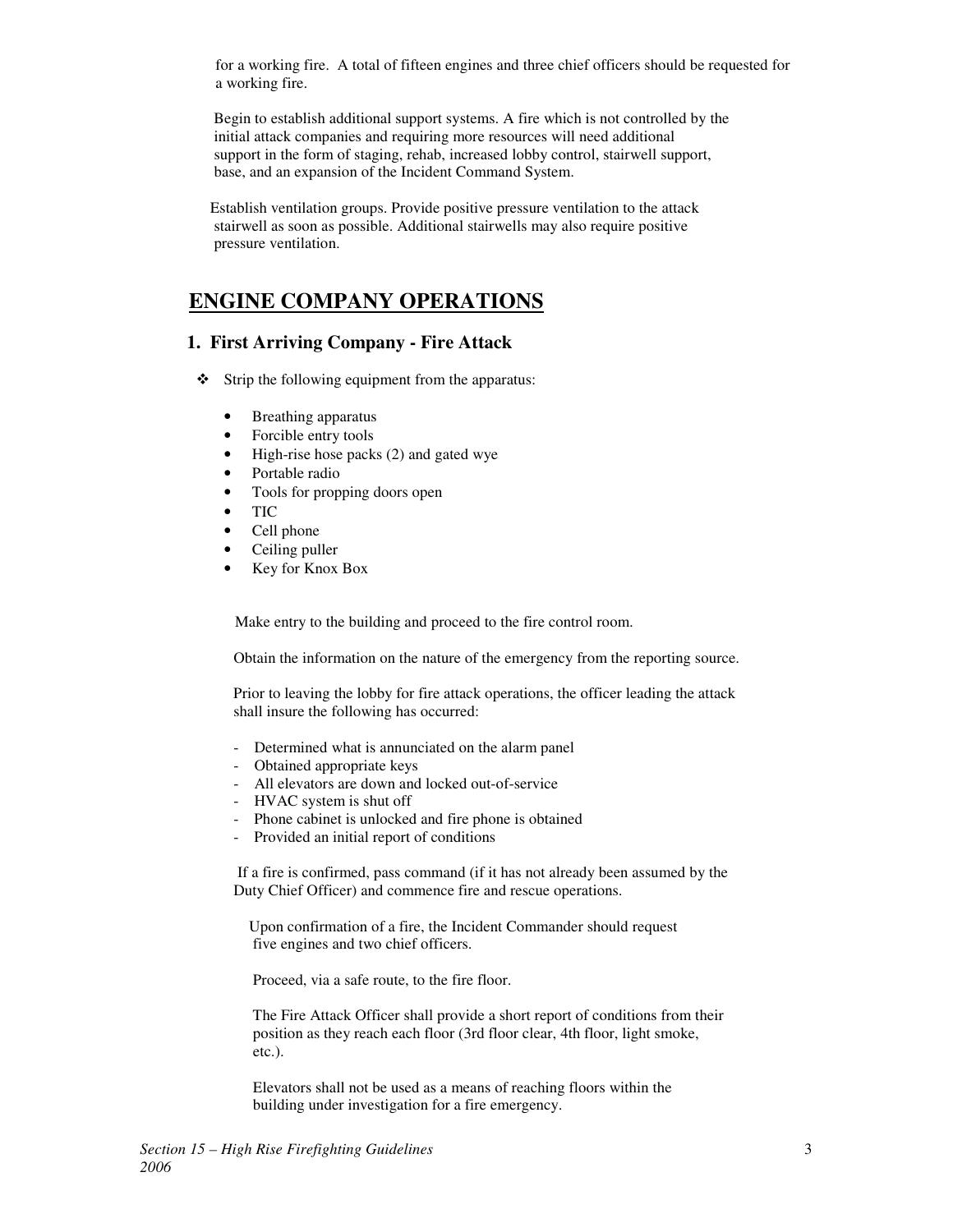The Fire Attack Officer shall evaluate the area two floors below the reported fire floor for its use as a staging area and communicate this to the Incident Commander.

 The attack team shall locate the fire, check for vertical extension, and give the following size-up:

 What is burning Are occupants endangered Immediate resource needs Check floors while en route to fire floor Best route for resources to staging Check the floor above the fire floor

Initiate fire suppression and rescue operations

 Upon confirmation of a working fire, the Incident Commander shall request ten additional engines and three chief officers.

# **2. Second Arriving Engine Company – Water Supply/Fire Attack Support**

- > Establish a continuous water supply
- > Complete water supply hook-up to appropriate standpipe(s)
- > Establish two/out if needed two floor below the fire floor.
	- Note! Once water supply hook-ups are made, personnel not needed to support that task are to contact the IC for another assignment; fire attack, or two/out.
- $\div$  Strip the following equipment from the apparatus:
	- Breathing apparatus
	- Forcible entry tools
	- High-rise hose packs (2) and gated wye
	- Portable radio
	- Tools for propping doors open
	- Cell phone

r<br>S

- RIC bag if establishing two/out
- Proceed, via safe route, to fire floor to assist in fire suppression and rescue operations.

# **3. Third arriving engine company – Lobby Control**

- $\div$  Strip the following equipment from the apparatus:
	- Breathing apparatus
	- High-rise hose packs (2) and gated wyes
	- Portable radio (one for each c6mpany member if possible)
	- Extra air bottles
	- Key for the Knox Box
	- LOBBY CONTROL high-rise kit provided by requesting agency
- Proceed to lobby area or point of entry to building if no lobby exists.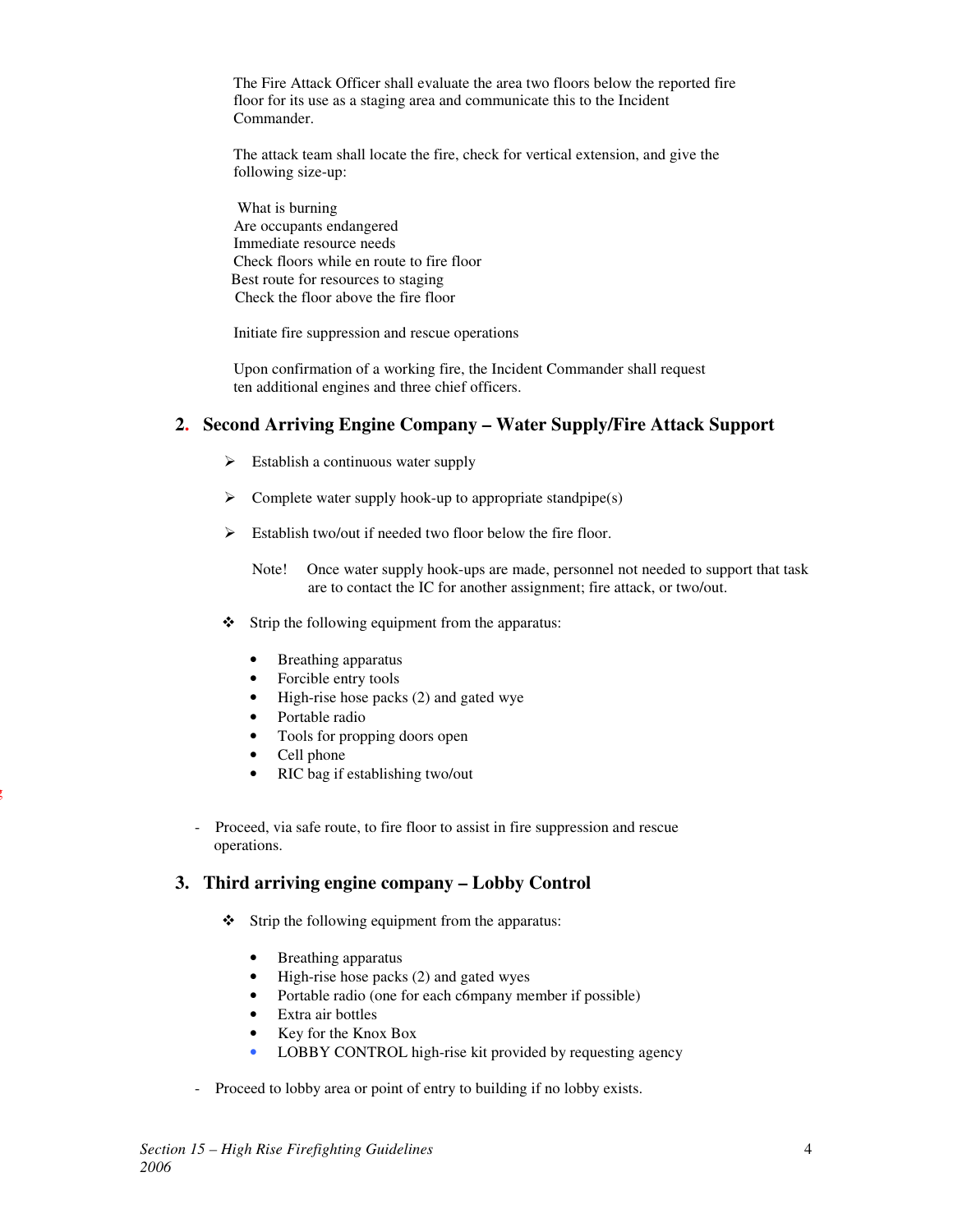- Obtain fire alarm information from annunciator panel or fire control room Obtain elevator/stairwell keys from Knox Box Establish check-in/check-out station
	- Log time-in, assignment/location, time-out

Take control of elevators

- Call all elevators to lobby and lock them out-of-service
- Do not allow elevator use until it is declared safe to use them by either the IC or Operations.

Note! Fire service personnel using elevators shall be equipped with the following:

- Breathing apparatus
- Fire extinguisher
- Portable radio
- Forcible entry tools
- Elevator control key

#### Manage stairwell access

- Locate ground floor stairwell openings
- Verify from Fire Attack the safest stairwell for ascent to the staging area
- Control entry and exit of fire personnel and civilians
- Provide the following information to personnel entering the building:
	- 1) Reported location of the fire
	- 2) Status of elevators
	- 3) Specific route to staging, including stairwell
	- 4) Additional important information
	- Control HVAC and smoke exhaust systems
		- Shut down HVAC~ system (if not already done.)
		- Make sure smoke exhaust system is in the "on~ position
		- Make contact with the Building Manager/Engineer

# **4. Fourth arriving engine company - Staging**

- Strip the following equipment from the apparatus:
	- Breathing apparatus
	- Forcible entry tools
	- Portable radio
	- Extra air bottles
	- First-aid kit
	- STAGING high-rise kit provided by requesting agency

Determine location for setting up STAGING from Operations or the IC.

- Two floors below the fire unless unsuitable
- In a large room or area next to the stairwell
- Divide and label the following areas:
	- I) Reserve personnel
	- 2) Rehabilitation
	- 3) Reserve equipment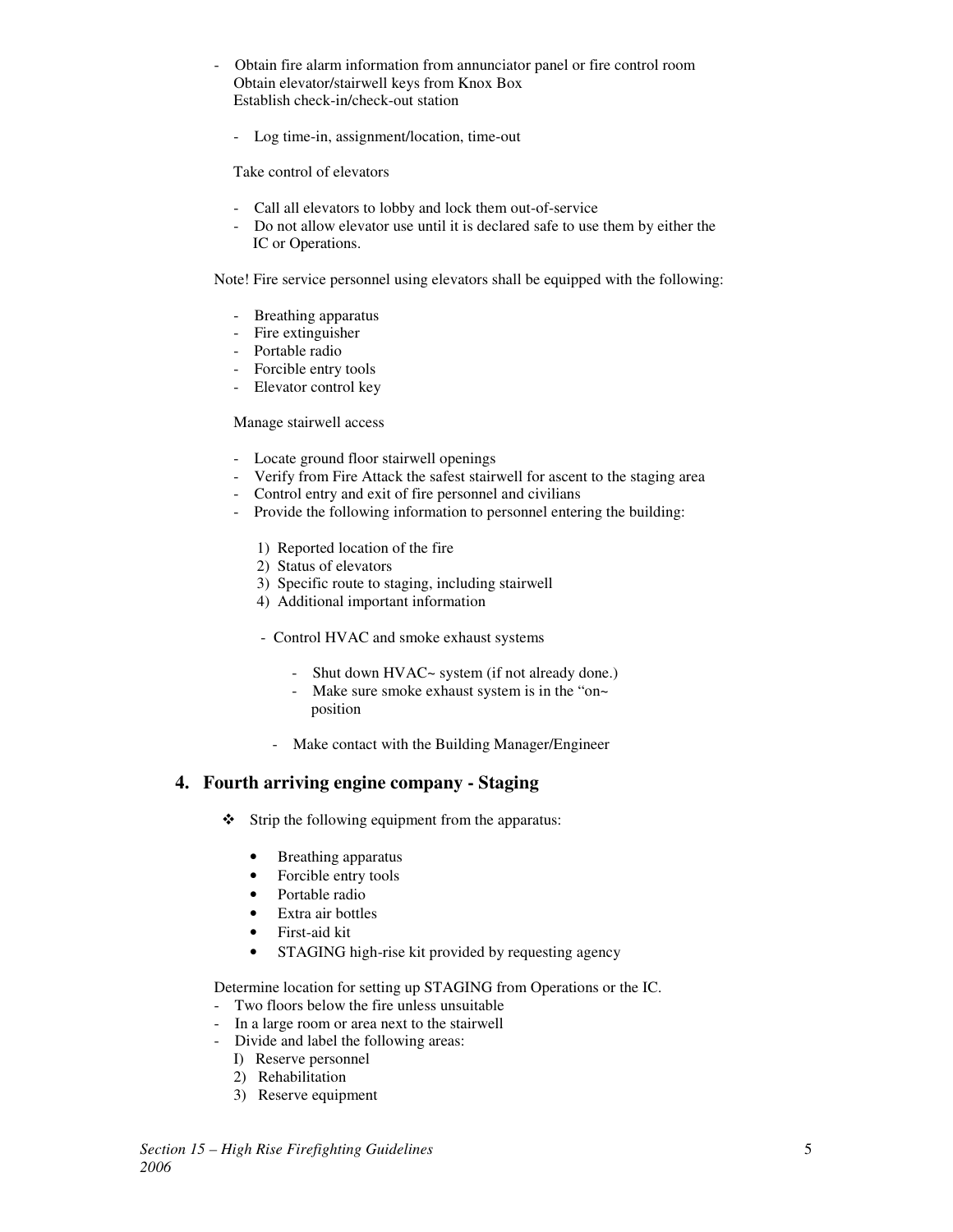- 4) Full air bottles
- 5) Empty air bottles

 Contact Operations or the IC to determine the resource levels to be maintained in the STAGING area.

Use elevators only when they are determined safe by Operations of the IC.

 Maintain a record of companies and equipment in STAGING and assigned or released from STAGING.

- Check-in procedure for companies arriving in STAGING:
	- 1) Check-in time
	- 2) Company number and agency
	- 3) Officer in charge
	- 4) Number of company members
	- 5) Equipment brought to STAGING
- Check-out procedure for companies assigned or released from STAGING are:
	- 1) Check-out time
	- 2) Company number and agency
	- 3) Officer in charge
	- 4) Number of company members
	- 5) Division or group assignment/or released
	- 6) Equipment taken out of STAGING

# **5. Fifth arriving engine company – Base**

- Contact IC to verily location of BASE
	- Use a geographic identifier (usually the same as the incident identifier)
	- Locate at least 200 feet from the building
	- Make sure base location does not interfere with command post operations
- Advise County Communications of the location of BASE so incoming equipment can report directly to this location.
- Establish a security perimeter around BASE area
	- Coordinate with police department to assist with security, blocking of streets, and for movement of resources from BASE to LOBBY
- Establish a check-in/check-out procedure for arriving resources:
	- Base arrival time
	- Company number and agency
	- Officer in charge
	- Number of company members
	- Type of equipment
	- Assignment given when leaving BASE
- Park apparatus in an orderly fashion and keep crews together to facilitate response
- Advise the Incident Commander when apparatus is in BASE and ready for assignment (only the IC can call for more resources)
- Coordinate the smooth flow of personnel and equipment from BASE to LOBBY
- Establish an equipment pool and locate in a secure area